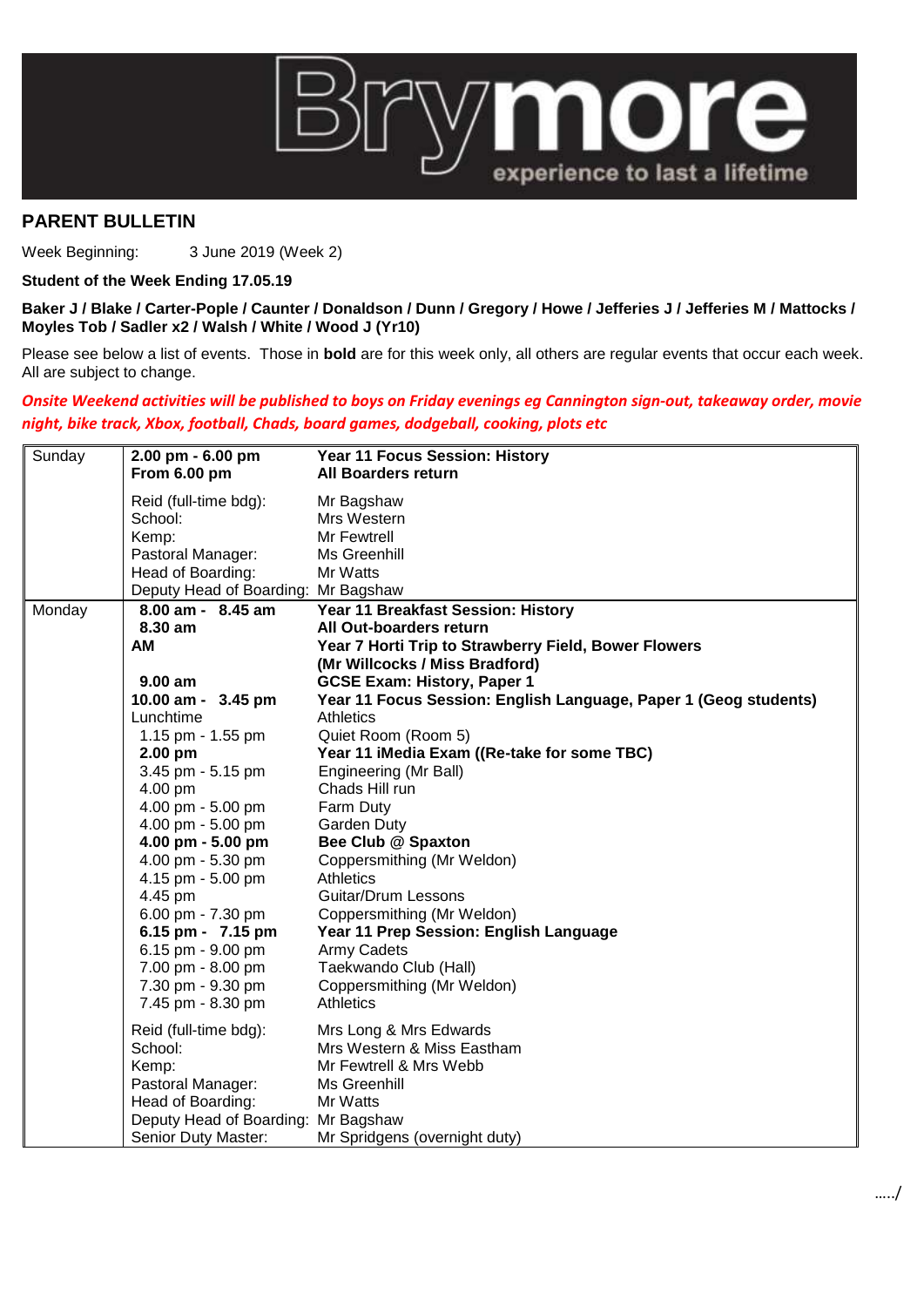| Tuesday   | 8.00 am - 8.45 am                         | Year 11 Breakfast Session: English Language                          |
|-----------|-------------------------------------------|----------------------------------------------------------------------|
|           | 8.40 am - 9.00 am                         | SSLT (Head's Office)                                                 |
|           | $9.00$ am                                 | <b>GCSE Exam: English Language, Paper 1</b>                          |
|           | 11.20 am - 1.15 pm                        | Year 11 Focus Session: Business Studies                              |
|           | 11.20 am - 3.45 pm                        | Year 11 Focus Session: Geography (For non-Bus Studies students)      |
|           | Lunchtime                                 | Athletics                                                            |
|           | 1.15 pm - 1.55 pm                         | Quiet Room (Room 5)                                                  |
|           | $2.00$ pm                                 | <b>GCSE Exam: Business Studies</b>                                   |
|           | 3.00 pm                                   | Years 7 & 8 Cricket -v- Chilton Trinity (Away)                       |
|           | 3.45 pm - 5.15 pm                         | Tool Making/Engineering (Mr Ball)                                    |
|           | 4.00 pm                                   | Chads Hill run                                                       |
|           | 4.00 pm - 5.00 pm                         | Farm Duty                                                            |
|           | 4.00 pm - 5.00 pm<br>4.00 pm - 5.00 pm    | History catch-up session<br>Year 9 & 10 Cricket (Mr Williams)        |
|           | 4.00 pm - 5.30 pm                         | Welding (Mr Weldon)                                                  |
|           | 4.15 pm - 5.00 pm                         | <b>Athletics</b>                                                     |
|           | 4.45 pm                                   | <b>Guitar Lessons</b>                                                |
|           | 5.15 pm - 6.00 pm                         | Wood Carving (Mr Ball)                                               |
|           | 6.00 pm - 7.30 pm                         | Welding (Mr Weldon)                                                  |
|           | 6.15 pm - 7.15 pm                         | Maths catch-up session 11:2                                          |
|           | 7.30 pm - 8.15 pm                         | Bike Track (Mrs Long)                                                |
|           | 7.30 pm - 8.15 pm                         | Lego Club (Mrs Webb)                                                 |
|           | 7.30 pm - 9.00 pm                         | Welding (Mr Weldon)                                                  |
|           | 7.45 pm - 8.30 pm                         | <b>Athletics</b>                                                     |
|           | Reid (full-time bdg):                     | Mrs Long & Mrs Edwards                                               |
|           | School:                                   | Mrs Western & Miss Eastham                                           |
|           | Kemp:                                     | Mr Fewtrell & Mrs Webb                                               |
|           | Pastoral Manager:                         | Ms Greenhill                                                         |
|           | Head of Boarding:                         | (Day) Mr Watts                                                       |
|           | Deputy Head of Boarding: Mr Bagshaw       |                                                                      |
|           | Senior Duty Master:                       | Mr Spridgens                                                         |
|           | SLT Member:                               | Mr Thomas                                                            |
|           |                                           |                                                                      |
| Wednesday | 9.00 am - 1.15 pm                         | Year 11 Focus Session: Geography                                     |
|           | 9.00 am - 11.00 am                        | Year 11 Focus Session: Maths (History students)                      |
|           | 11.20 am - 1.15 pm                        | Year 11 Focus Session: English Language, Paper 2 (History students)  |
|           | Lunchtime                                 | <b>Athletics</b>                                                     |
|           | <b>From 11.00 am</b>                      | Track and Field SSAA Junior Champs, Bill Whistlecroft Arena, Yeovil  |
|           |                                           | (Mr Williams)                                                        |
|           | 1.15 pm - 1.55 pm                         | Quiet Room (Room 5)                                                  |
|           | 2.00 pm - 3.45 pm                         | <b>GCSE Exam: Geography, Paper 2</b>                                 |
|           | 2.00 pm - 3.45 pm<br>3.45 pm - 5.15 pm    | Year 11 Focus Session: Maths (History students)<br>Archery (Mr Ball) |
|           | 4.00 pm                                   | Chads Hill run                                                       |
|           | 4.00 pm - 5.00 pm                         | Farm Duty                                                            |
|           | 4.00 pm - 5.00 pm                         | Garden Duty                                                          |
|           | 4.00 pm - 5.00 pm                         | Year 7 & 8 Cricket (Mr Williams)                                     |
|           | 4.00 pm - 5.30 pm                         | Blacksmithing (Mr Weldon)                                            |
|           | 4.15 pm - 5.00 pm                         | <b>Athletics</b>                                                     |
|           | 4.15 pm - 5.00 pm                         | Board Games - School House (Miss Eastham)                            |
|           | 6.00 pm - 7.15 pm                         | Walk & Talk Maths Mock (Hall) (Mr Ashton & Mrs Truman) NOT THURS     |
|           | 6.00 pm - 7.30 pm                         | Blacksmithing (Mr Weldon)                                            |
|           | 7.15 pm - 8.00 pm                         | Arts & Crafts - Reid House (Mrs Edwards)                             |
|           | 7.30 pm                                   | Young Farmers Club (LRC) - Subject TBC                               |
|           | 7.30 pm - 9.00 pm                         | Blacksmithing (Mr Weldon)<br><b>Athletics</b>                        |
|           | 7.45 pm - 8.30 pm                         |                                                                      |
|           | Reid (full-time bdg):                     | Mrs Long & Mrs Edwards                                               |
|           | School:                                   | Mr Western & Miss Eastham                                            |
|           | Kemp:                                     | Mr Fewtrell & Mrs Webb                                               |
|           | Pastoral Manager:                         | Ms Greenhill                                                         |
|           | Head of Boarding:                         | Mr Watts                                                             |
|           | Deputy Head of Boarding:                  | Mr Bagshaw                                                           |
|           | Senior Duty Master:<br><b>SLT Member:</b> | Mr Spridgens<br>Mr Winter                                            |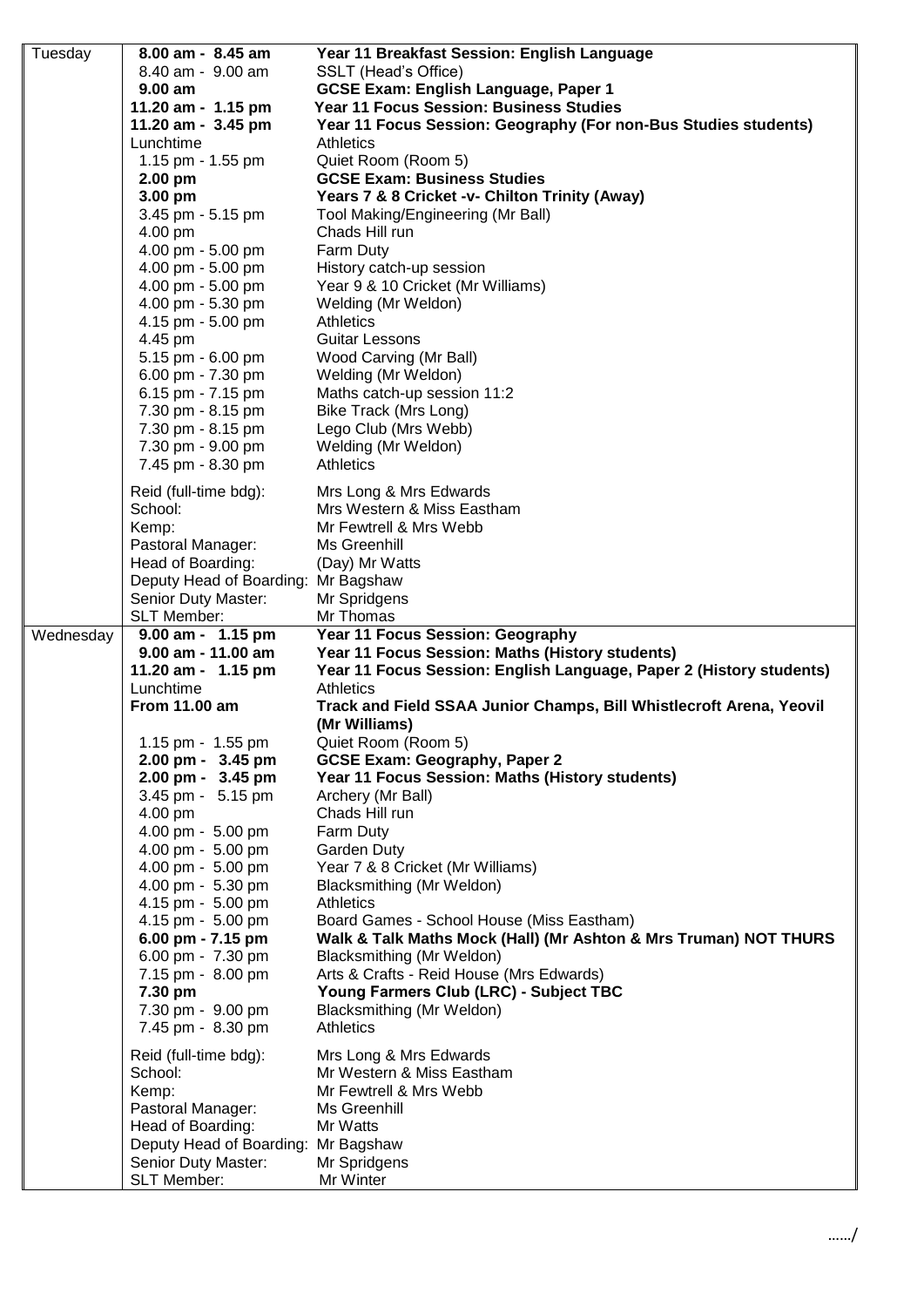| Thursday | <b>ALL DAY</b>           | ROYAL CORNWALL SHOW (Ms Warren / Miss Bradford)                  |
|----------|--------------------------|------------------------------------------------------------------|
|          | 8.00 am - 8.45 am        | <b>Breakfast Session: Maths</b>                                  |
|          | $9.00$ am                | <b>GCSE EXAM: Maths, Paper 2</b>                                 |
|          | 11.20 am - 3.45 pm       | Year 11 Focus Session: English Language, Paper 2 (Geog students) |
|          | 11.20 am - 1.15 pm       | Year 11 Focus Session: History                                   |
|          | 1.30 pm                  | <b>GCSE EXAM: History, Paper 2</b>                               |
|          | Lunchtime                | Athletics                                                        |
|          | 1.15 pm - 1.55 pm        | Quiet Room (Room 5)                                              |
|          | 3.00 pm                  | Years 9 & 10 Cricket -v- Chilton Trinity (Away)                  |
|          | 3.45 pm - 5.15 pm        | Woodwork (Mr Ball)                                               |
|          |                          |                                                                  |
|          | 4.00 pm                  | Chads Hill run                                                   |
|          | 4.00 pm - 4.45 pm        | <b>RC Racing Cars Club</b>                                       |
|          | 4.00 pm - 5.00 pm        | Farm Duty                                                        |
|          | 4.00 pm - 5.00 pm        | <b>Garden Duty</b>                                               |
|          | 4.00 pm - 4.30 pm        | Geography Intervention (Mr Sawyer - Room 8)                      |
|          | 4.00 pm - 5.00 pm        | Cooking Club (Mrs Western)                                       |
|          | 4.15 pm - 5.00 pm        | <b>Athletics</b>                                                 |
|          | 4.15 pm - 5.45 pm        | Bike Track (TBC)                                                 |
|          | 5.00 pm                  | <b>Mendip Open Athletics @ Millfield</b>                         |
|          | 6.15 pm - 7.15 pm        | Year 11 Prep Session: English Language, Paper 2                  |
|          | 6.15 pm - 9.00 pm        | <b>Army Cadets</b>                                               |
|          | 7.30 pm - 8.00 pm        | Basketball - MUGA (Mr Fewtrell)                                  |
|          | 7.45 pm - 8.30 pm        | <b>Athletics</b>                                                 |
|          | Reid (full-time bdg):    | Mrs Long & Mrs Edwards                                           |
|          | School:                  | Mrs Western & Miss Eastham                                       |
|          | Kemp:                    | Mr Fewtrell & Mrs Webb                                           |
|          | Pastoral Manager:        | Ms Greenhill                                                     |
|          | <b>Activities Tutor:</b> | Mr Blake                                                         |
|          | Duty Master:             | Mr Ashton                                                        |
|          | Head of Boarding:        | Mr Watts                                                         |
|          | Senior Duty Master:      | Mr Spridgens                                                     |
|          | <b>SLT Member:</b>       | Mrs Davis                                                        |
| Friday   | <b>ALL DAY</b>           | ROYAL CORNWALL SHOW (Ms Warren / Miss Bradford)                  |
|          | 8.00 am - 8.45 am        | <b>Breakfast Session: English</b>                                |
|          | 9.00 am                  | <b>GCSE EXAM: English Language, Paper 2</b>                      |
|          | $9.00$ am - 10.00 am     | SLT - Business (Head's Office)                                   |
|          | 11.20 pm - 1.15 pm       | <b>Year 11 Focus Session: Biology</b>                            |
|          | 1.15 pm - 1.55 pm        | Quiet Room (Room 5)                                              |
|          | 2.00 pm - 3.45 pm        | Year 11 Study Club                                               |
|          | 2.00 pm                  | <b>GCSE EXAM: Combined Science Biology, Paper 2</b>              |
|          | 3.45 pm - 4.45 pm        | X-Box Freeplay - Reid House                                      |
|          | 4.00 pm                  | <b>FoBSA Meeting (Meeting Room)</b>                              |
|          | 4.00 pm                  | Chads Hill run                                                   |
|          | 4.00 pm - 5.00 pm        | Farm Duty                                                        |
|          | 4.00 pm - 5.00 pm        | Garden Duty                                                      |
|          | 4.00 pm - 6.00 pm        | Year 11 Focus Session: History                                   |
|          | 4.00 pm                  | Prep (Optional)                                                  |
|          | 4.00 pm                  | <b>Senior Staff Detention:</b>                                   |
|          |                          | Students will be informed beforehand if it applies to them       |
|          | 4.00 pm - 5.00 pm        | Weekly Pool Competition with prizes - Kemp House                 |
|          | Reid (full-time bdg):    | Mrs Long                                                         |
|          | School:                  | Mrs Western (am) / Miss Eastham (pm)                             |
|          | Kemp:                    | Mr Fewtrell (am) / Mrs Webb (pm)                                 |
|          | Pastoral Manager:        | Ms Greenhill (On call overnight)                                 |
|          | <b>Activities Tutor:</b> | Mr Blake                                                         |
|          | Head of Boarding:        | Mr Watts                                                         |
|          | Senior Duty Master:      | Mr Spridgens                                                     |